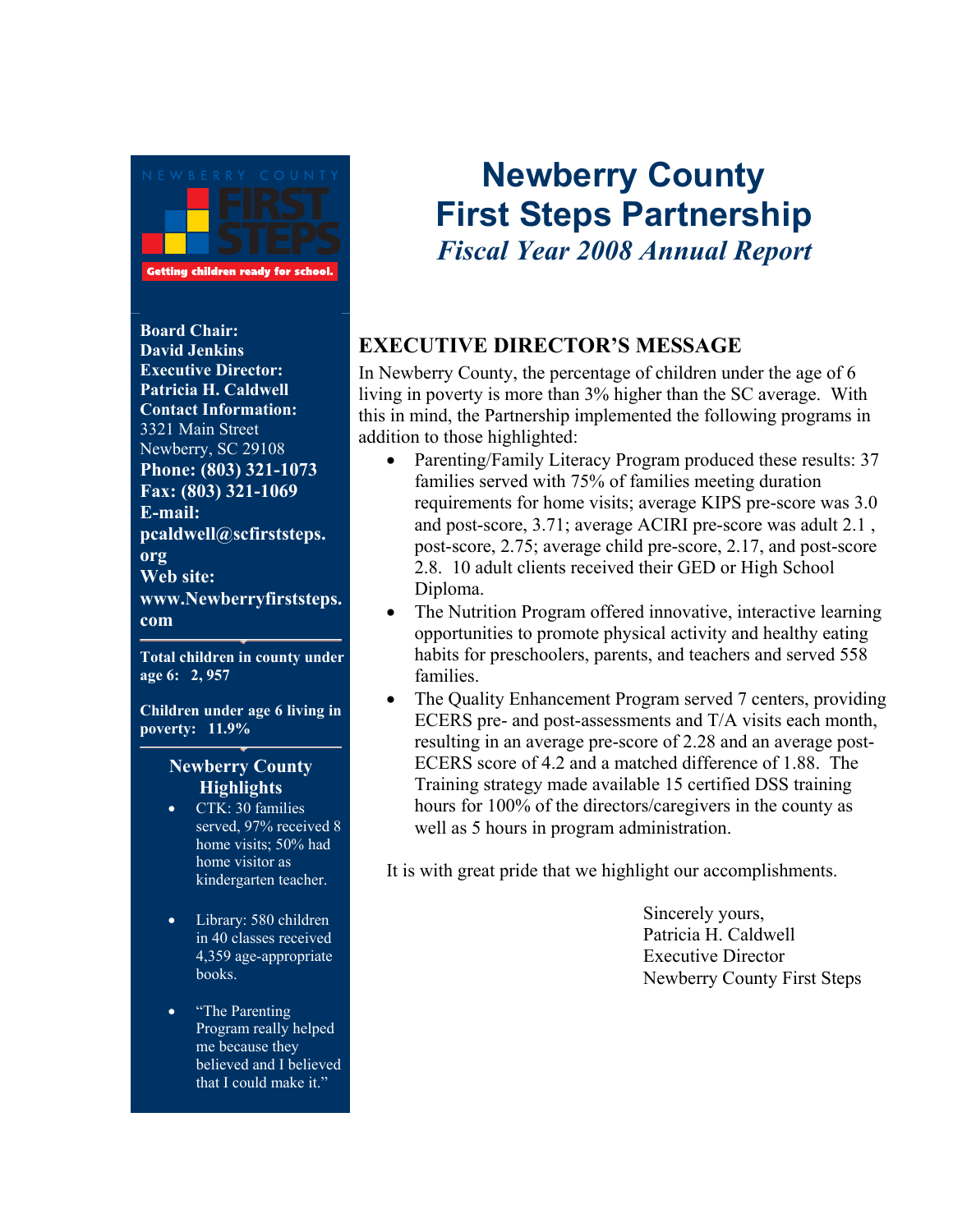#### **First Steps to School Readiness Strategy Areas**

*The First Steps initiative approaches children's school readiness needs in five ways:* 

**Family Strengthening:** A parent is a child's first and best teacher. First Steps works to help parents become the best parents they can be. First Steps also helps parents further their own education.

**Healthy Start:** Children's development and ability to learn are profoundly impacted by their health in the earliest years. First Steps works to help families understand children's health needs through education and screenings while also working to help them access needed health services.

**Quality Child Care:** Quality child care provides immediate and long-term learning benefits for children. First Steps works to expand the availability of quality child-care to families and to enhance the level of quality in existing child-care environments.

**Early Education:** Research shows that children who participate in high-quality preschool classes are more likely to start school ready to learn, as well as be more successful later in life. First Steps works to expand high-quality 3-year-old and 4-yearold kindergarten opportunities in public and private settings.

**School Transition:** The transition into kindergarten is a critical time that sets the tone for children's perspectives about the school years, as well their parents' perspectives. Making a strong initial connection between school and home -- and supporting both parents and students during this transition time -- has been shown to impact students' later school success and parents' later involvement during the school years.

## **2007-08 County Partnership Programs by Strategy**

#### **FAMILY STRENGTHENING.**

#### **Newberry Family Literacy Program (2011)**

**Program description:** The Newberry Parenting/Family Literacy Program has been serving the county as a true Comprehensive Family Literacy program for the past four years. The core components of our comprehensive family literacy program include early childhood education, adult education, parenting education, interactive literacy activities between parents and children and home instruction integrated with intensity and flexibility to help families achieve their goals. The majority of services are provided in a centralized location. Parents can attend school; seek better employment; receive quality child care for their children; and interact with their children while gaining knowledge on how to monitor and enhance their children's development. According to the 2000 census and National Literacy Survey, 29 percent of Newberry County's adult population is low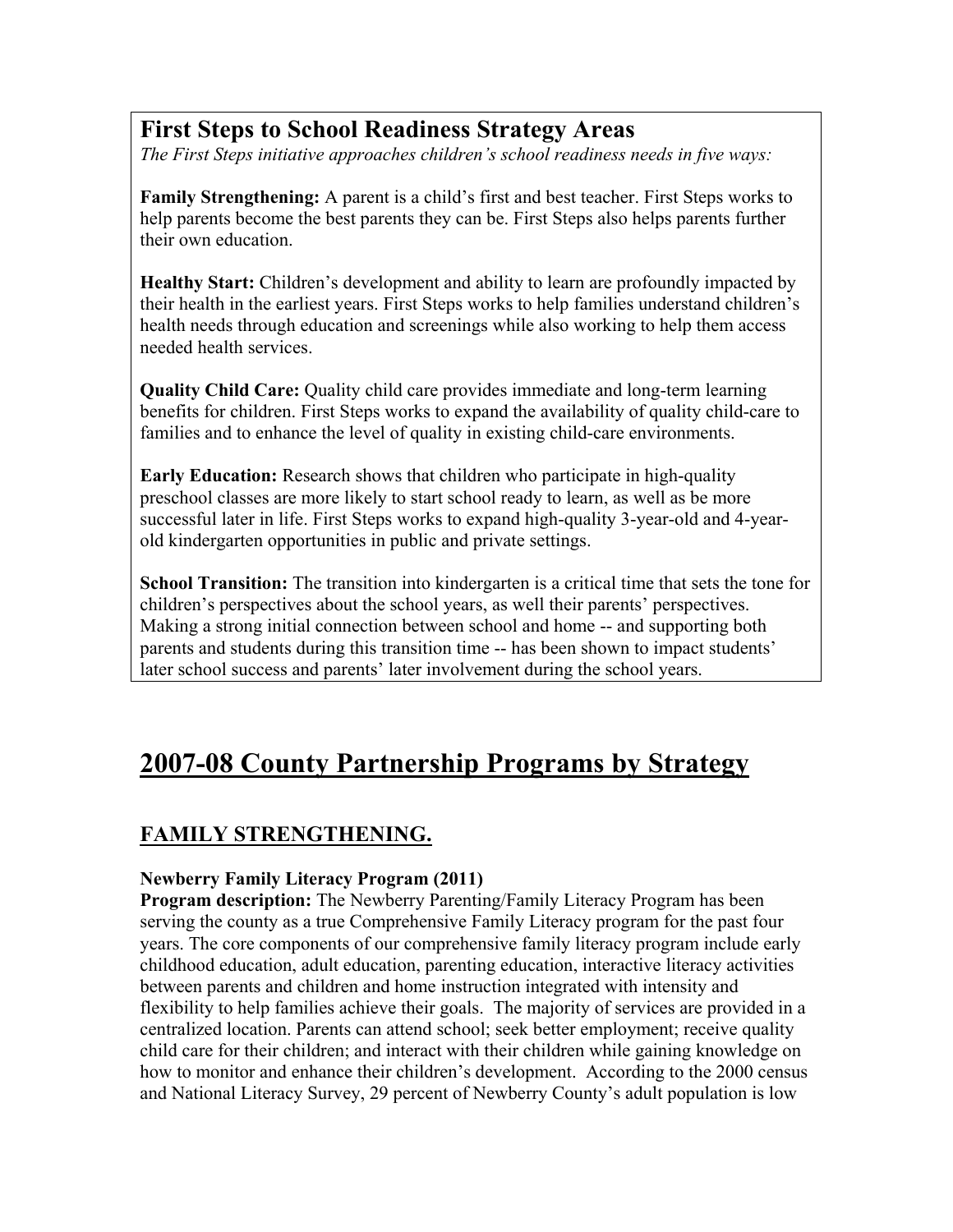literate. Thirty-four percent is below the low literate level. The targeted population is atrisk families who are below poverty level according to the Department of Social Services. They do not possess a high school diploma or GED and/or have limited English proficiency. They must be parenting, or expecting a child, birth--five years old. Our expecting parents are served with parenting sessions until they deliver. When their child is born, we enroll them for full services in all the core components. We use eligibility and screening forms to rank parents as they register to become a part of our program. The homeless families are referred by the school district's Department of Student Services and local Department of Social Services and are also referred by Newberry County Memorial Hospital and school counselors.

#### **Program results:**

- 13 currently enrolled
- Strategy Average Pre-Score: 28.6 for last year--PPVT
- Overall Average: 49.6 Post-Score for last year--PPVT
- 10 students had a goal of receiving their high school diploma or GED and 10 achieved their goal--5 of 10 are currently enrolled in local technical college and working and 3 are working with plans to start in January 2009. One is helping take care of her mother. Mother's cancer is out of remission.

#### **HEALTHY START.**

#### **Nutrition Program (Public) 9031**

**Program description:** The Clemson University Extension Service's EFNEP (Expanded Food and Nutrition Education Program), in partnership with Newberry County First Steps, will offer fun, innovative interactive learning opportunities about the importance of physical activity and healthy eating habits for preschool-age children, their parents and their teachers. The goal is to provide life skills that will enable preschoolers to be healthy and ready for school**.** 

#### **Program results:**

- Adults: 85; Children: 420; Total Projected Families/Cases: 505
- Objective 1: Increase the amount of nutrition education and physical activity in the classroom.
	- o Outcome Measure(s):
	- o Child care providers and teachers complete evaluations at the end of Nutrition Education Child Care Training/workshop/ program.
	- o Results to Date: 10 Color Me Healthy sites, 17 child care providers/ teachers/directors agreed to offer nutrition education and physical activity in the classroom once a week after being trained in the Color Me Healthy curriculum. They used Color Me Healthy lesson plans impacting 124 preschool children. Note: A pre-K teacher at Gallman Elementary School shared nutrition activities conducted in the classroom such as a graph of the children's fruit and vegetable intake using the Color Me Healthy Poster to monitor if they were eating a rainbow of colors. Each child made an individual graph of his or her fruit and vegetable rainbow intake. It was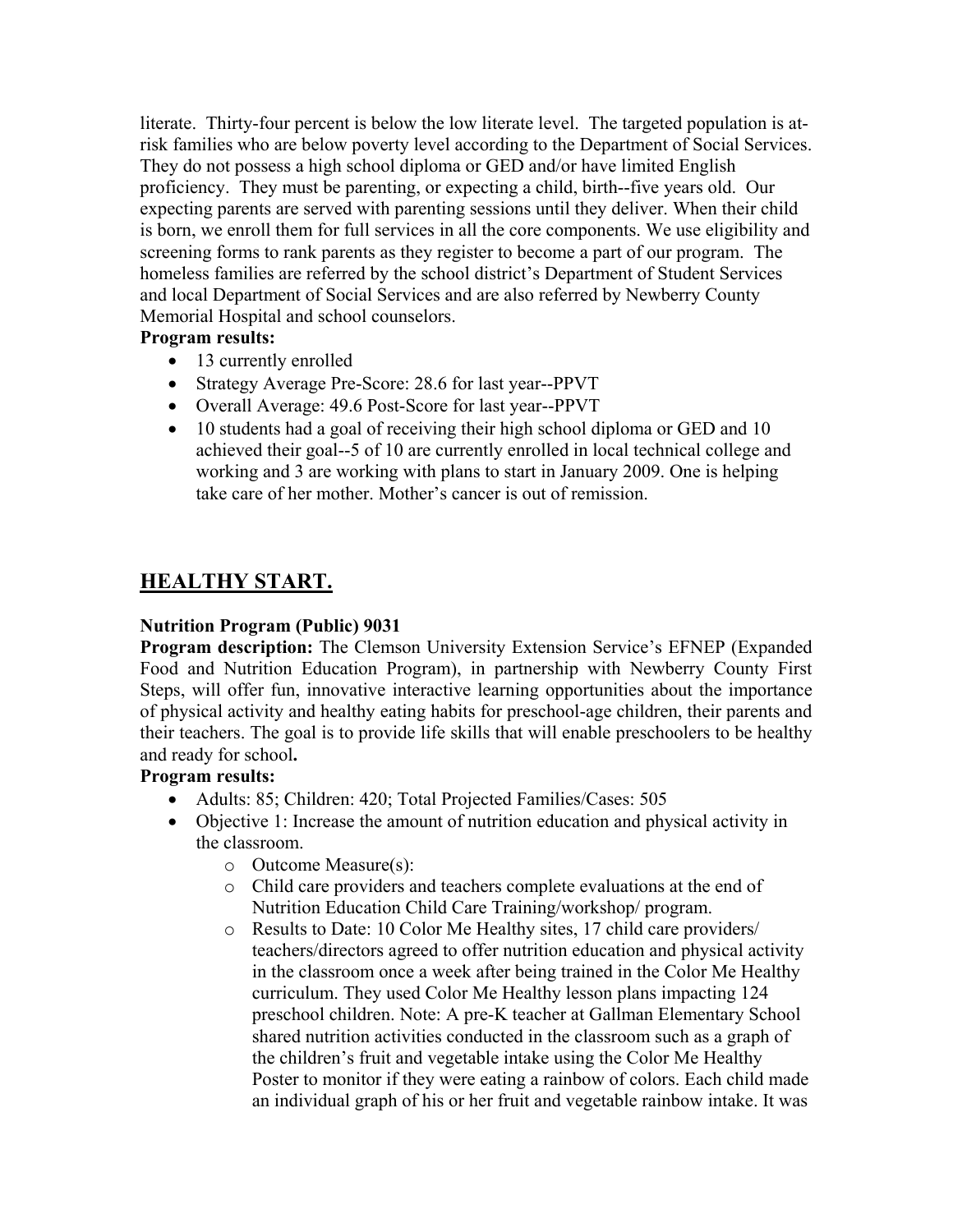noted that blue and purple fruits/vegetables were the lowest consumed. The class wrote a letter to the School Nutrition Director to request more blue and purple fruits and vegetables be offered with school meals. Each child in the classroom signed his or her name. The class displayed a classroom cookbook of recipes.

- o 46 child care providers from 10 different centers participated in 2 hours of nutrition education child care training, impacting 310 preschool-age children. 100% child care providers reported on the evaluation one thing they saw demonstrated in the child care training that they will try in their classroom to teach children to eat healthier:
- Objective 2: Improve fruit and vegetable recognition by colors, shapes and texture.
	- o Outcome Measure(s): Children will be asked to identify various fruits and vegetables through color recognition, picture identification, five senses, size and shape.
	- o Results to Date: During the nutrition visit(s) at 13 child care centers/schools, impacting 243 preschool-age children, a variety of interactive games and activities were used to reinforce knowledge about fruits and vegetables.
- Objective 3: Increase willingness to try new foods
	- o Outcome Measure(s): Parents and teachers were asked to complete a survey at the beginning of the school year and/or at the end of the school year. Children participated in a nutrition learning activity and prepared and/or sampled new food.
	- o Results to Date: 243 children participated in a nutrition learning activity. 100% were willing to prepare and try new food that was presented in the classroom.

#### **QUALITY CHILD CARE.**

#### **Child Care Quality Enhancement (6012)**

**Program description**: This initiative is designed to improve the quality of care and education in participating centers by providing appropriate classroom equipment and materials as well as technical assistance to create stimulating learning environments and increase the knowledge and skills of child care directors/caregivers. The First Steps Program Assistant, who is a SC Certified Trainer, conducts pre- and post-ECERS/ITERS assessments and provides T/A twice a month to address deficient areas. She collaborates with directors/caregivers to set goals and develop a plan of action. Participating child care centers will receive supplies based on their compliance with program criteria and needs documented in their assessments. The goal is to increase the number of child care centers moving from one level of licensure to the next with the ultimate goal of becoming nationally accredited. First Steps also provides 15 hours of DSS training for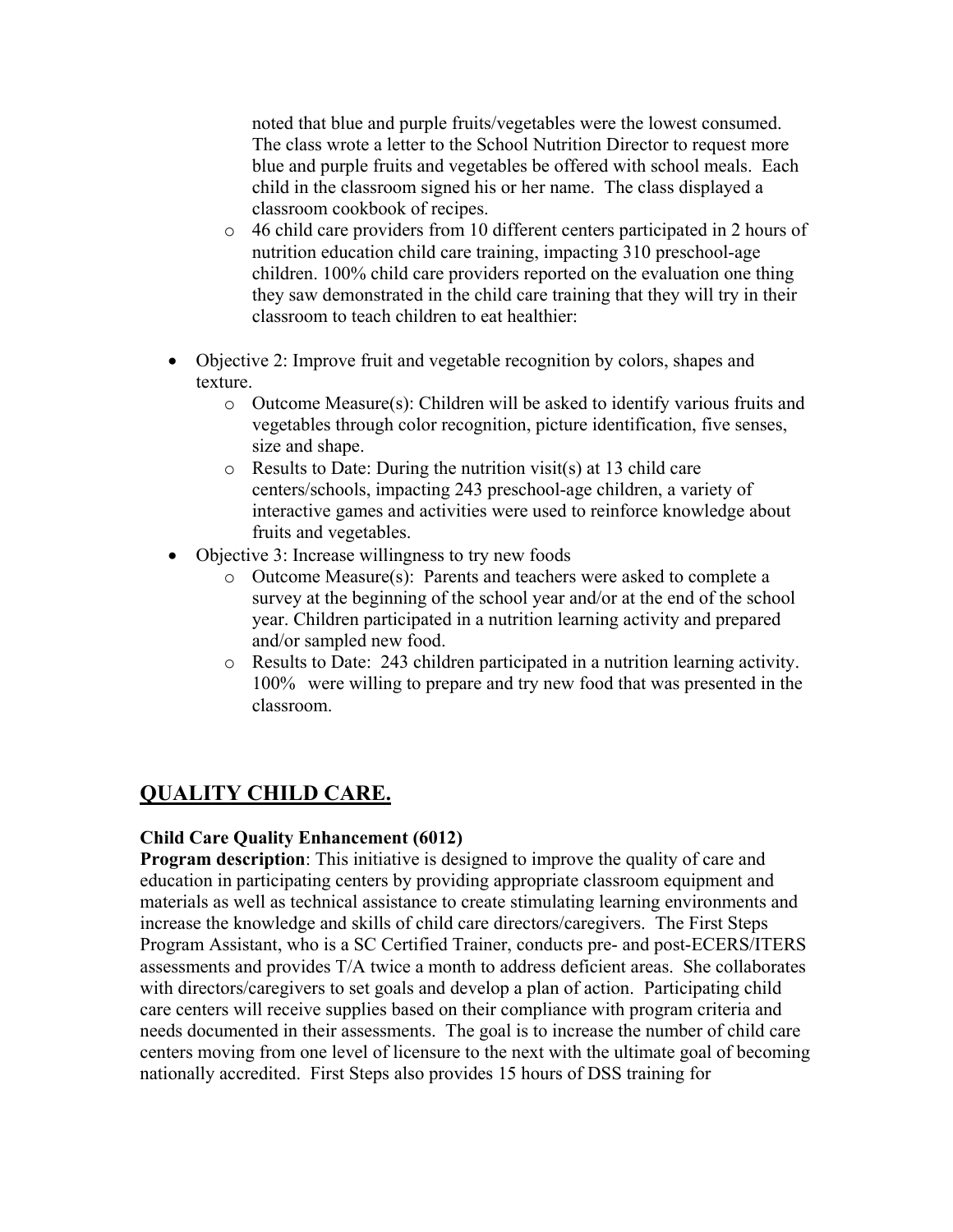caregivers/directors, targeting areas that need improvement. At least 5 hours in program administration are provided in Directors' Forums.

#### **Program results**:

- 8 child care facilities, serving a total of 354 children 0-5 years, partnered with First Steps and received 192.5 hours of technical assistance.
- 8 child care facilities received a total of \$10,964 in child-sized furnishings and learning materials.
- 7 centers (one of the initial 8 centers closed) received pre- and post-ECERS assessments for a designated classroom per center.
- Average ECERS scores for those 7 centers were as follows: average ECERS prescore: 2.28; average ECERS post-score: 4.2; matched ECERS difference (pre- to post-): 1.88
- One center moved from Licensed to ABC Enhanced level.
- Fifteen (15) hours of DSS training were made available to all caregivers and directors in the county in two cycles during the year.
- All centers have improved in terms of having age-appropriate furnishings, basic numbers of materials, and room arrangements that promote developmental learning.

#### **Center Staff Training and Development (6052)**

**Program description**: In response to overwhelming research on the importance of brain growth and development in children birth to five years, and the impact of high quality child care programs on success in kindergarten, school, and later life, this strategy focuses on raising the quality of child care in centers through teacher training. Newberry County First Steps will continue to provide, at minimal cost to all caregivers and directors in the county, two cycles of 15 hours each of DSS certified training. Topics chosen meet First Steps' requirements and/or address deficiencies as noted in technical assist visits and ECERS/ITERS assessments. At least 5 hours in program administration will be provided in Directors' Forums.

#### **Program results**:

- 80 unduplicated adults from QE and non-QE facilities and outside the county received training.
- A total of 449 caregivers and directors attended all training sessions.
- A total of 34.5 hours of certified and 15.5 hours of registered training were offered
- Training topics addressed areas identified in ECERS assessments.
- Participating centers had an average improvement score between pre- and post-ECERS assessments of 1.88.

#### **EARLY EDUCATION.**

#### **Newberry County First Steps Library Outreach Program (2091)**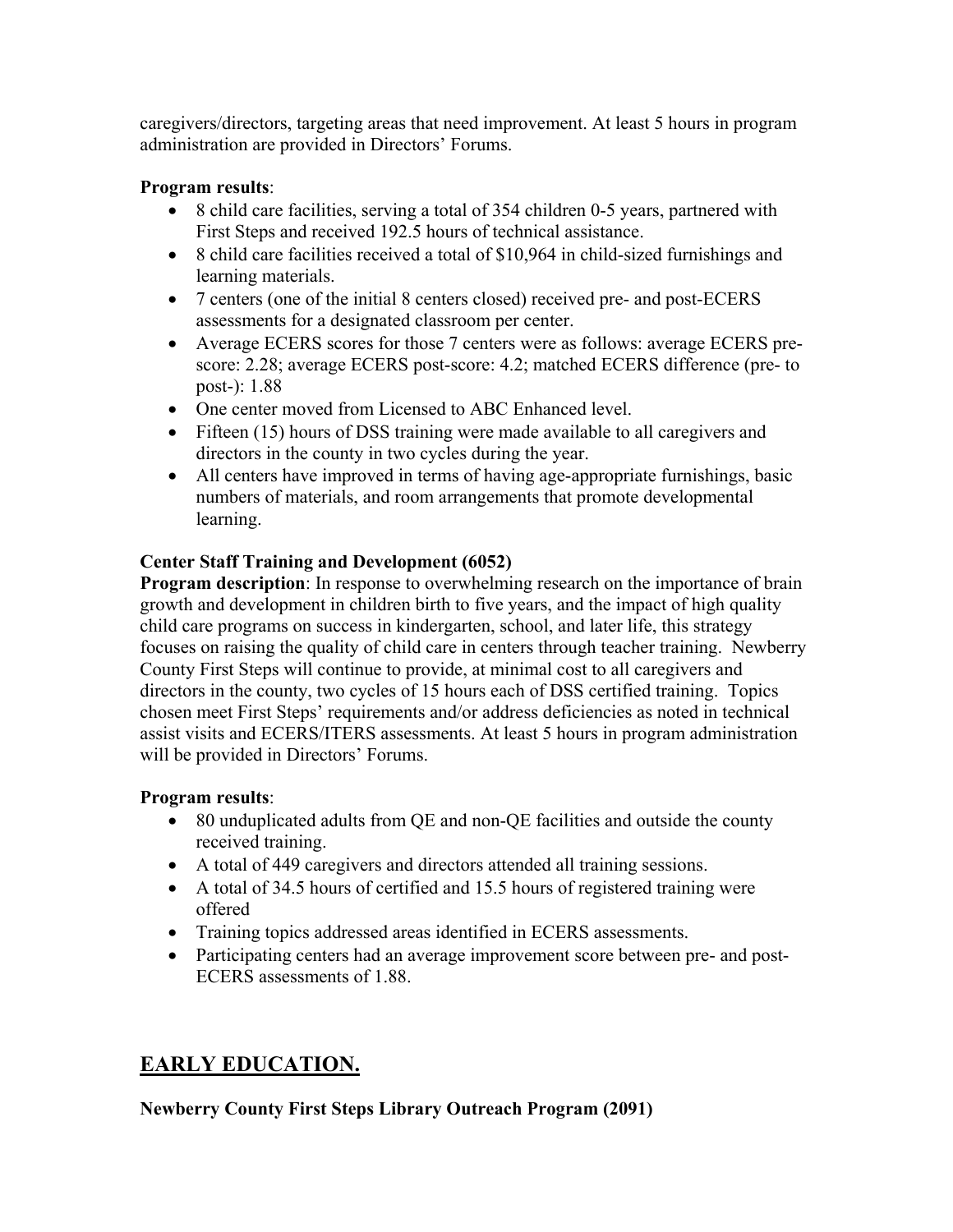**Program description:** The Newberry County First Steps Library Outreach Program is designed to produce literacy activities for three- and four-year olds enrolled in a certified preschool program. These programs include daycare, private preschools, faith-based preschools and public schools. Currently there are 40 classes, accounting for approximately 580 students participating in the program. Each class receives visits twice a month from the outreach librarian. A large variety of children's books are read during these classroom visits. Each month a title is chosen as "Book of the Month." The "Book of the Month" is read at both visits and, during the second visit of the month, each child is given his/her own personal copy to take home. Children are also taught proper care and handling of books.

Through the storytelling/reading sessions every two weeks, teachers will be trained in storytelling techniques that they will incorporate into their own storytelling/reading times.

#### **Program results:**

- A total of 602 children were served during the 2007-2008 fiscal year.
- Early learning reading techniques were modeled for sixty teachers and assistants.
- Using a pre- and post-survey of parents, 12% increased their reading time with their child from less than 30 minutes a week to more than 30 minutes a week.
- 13% of the children increased the number of times they ask for books to be read to them from less than 3 times a week to more than 3 times a week.
- 10% of the children increased the number of times they look at books alone from less than 3 times a week to more than 3 times a week.
- 14% of parents surveyed increased the number of times they discuss books read with their child from less than 3 times a week to more than 3 times a week.
- 100% of teachers surveyed reported that the students in their classes benefited from this program.
- 100% of teachers surveyed reported that this program helped their students develop a greater interest in books.
- 100% of teachers surveyed reported that this program helped their students gain knowledge in turning pages and handling books.
- 97% of teachers surveyed strongly agreed that this program helped their students increase their comprehension of books read to them.
- 97% of teachers surveyed strongly agreed that this program helped increase attention span of students in their classes.
- 5,311 books were distributed to three- and four-year old children to take home to keep.
- 291 books were given to child care centers to enhance their libraries.

#### **SCHOOL TRANSITION.**

#### **Countdown to Kindergarten (4062)**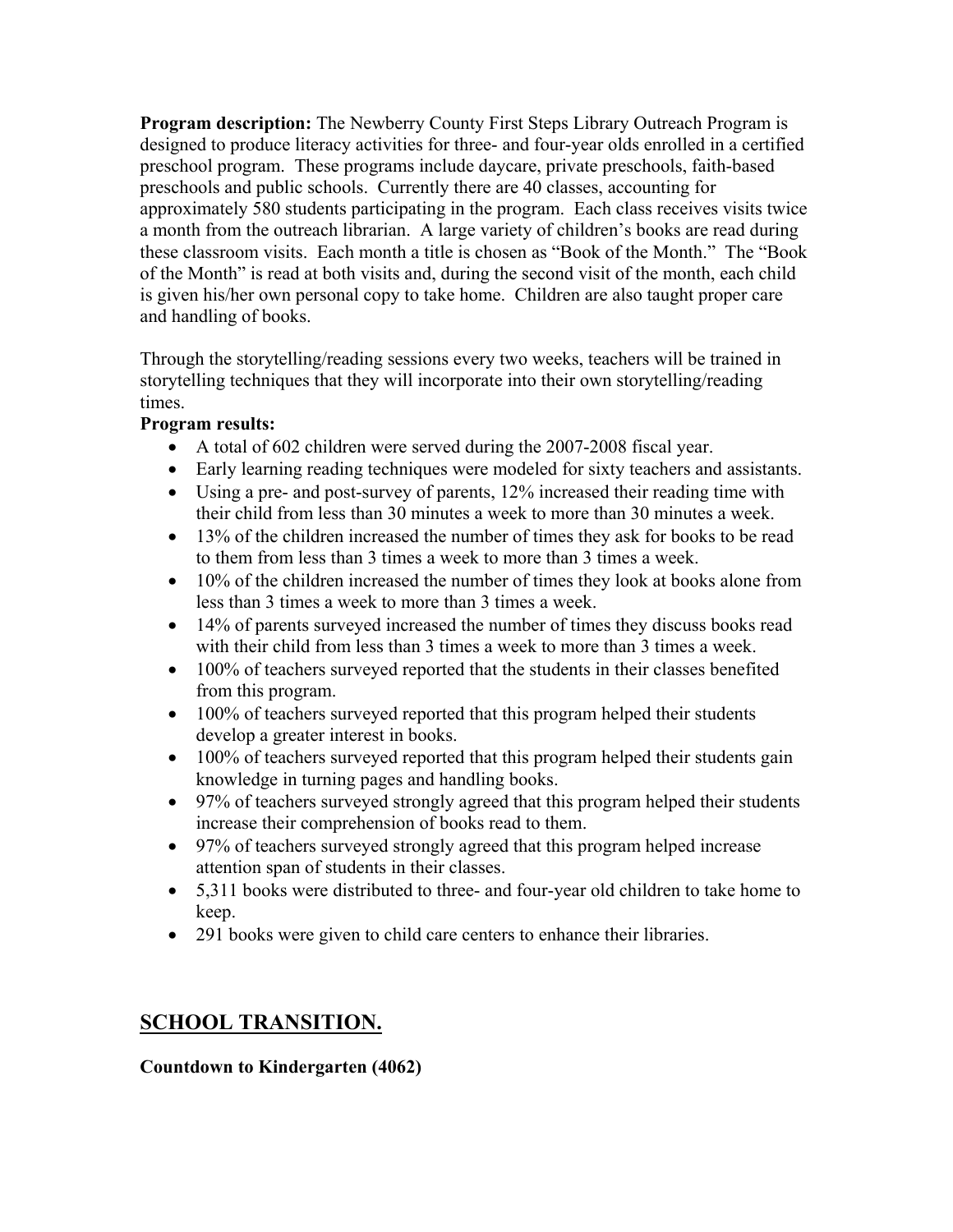**Program description:** This program is designed to increase the successful transition of the most at-risk children into kindergarten. Kindergarten teachers made eight home visits during the summer to help children with school readiness skills and also to work with parents on preparing for the upcoming school year. Children and families are introduced to actual materials used in kindergarten and are given a Kindergarten Transition Toolkit (books, puzzles, clay, blocks, floor mats, etc.) to keep. At the end of the Countdown program, families take a "field trip" to the school where the child will attend class in the fall.

#### **Program results:**

- 30 families served
- 97% of all CTK students received seven or more visits.
- 46% increase of children visited library
- 50% of children had their home visitor as their kindergarten teacher.

| <b>Expenditures By Funding Source</b> |             |
|---------------------------------------|-------------|
| State Appropriation (Fund 10)         | \$193,734   |
| E.I.A. Appropriation (Fund 55)        | 18,277      |
| Lottery Appropriation (Fund 35)       | \$          |
| C.D.E.P.P. Appropriation (Fund 60)    | \$          |
| C.O.E. Appropriation (Fund 65)        | \$          |
| .F.P. Appropriation (Fund 70)         | \$          |
| State Private (Fund 15)               | S           |
| Local Private (Fund 20)               | \$<br>3,155 |
| Federal (Fund 30)                     | \$10,057    |
| In-Kind (Fund 25)                     | 65,825      |
|                                       | \$291,049   |

### **FINANCIAL SUMMARY**

| <b>Expenditures By Program / Strategy Name</b> |          |
|------------------------------------------------|----------|
| Parents As Teachers (Public)                   | \$49,831 |
| Library-Based Programs (Public)                | \$47,402 |
| Family Literacy Model (Public)                 | \$18,969 |
| Countdown to Kindergarten                      | \$9,295  |
| Child Care Quality Enhancement (In-House)      | \$25,087 |
| Child Care Training & Professional Development | \$10,544 |
| (In-House)                                     |          |
| Resource and Referral Services (Private)       | 9,057    |
| Nutrition                                      | \$66,867 |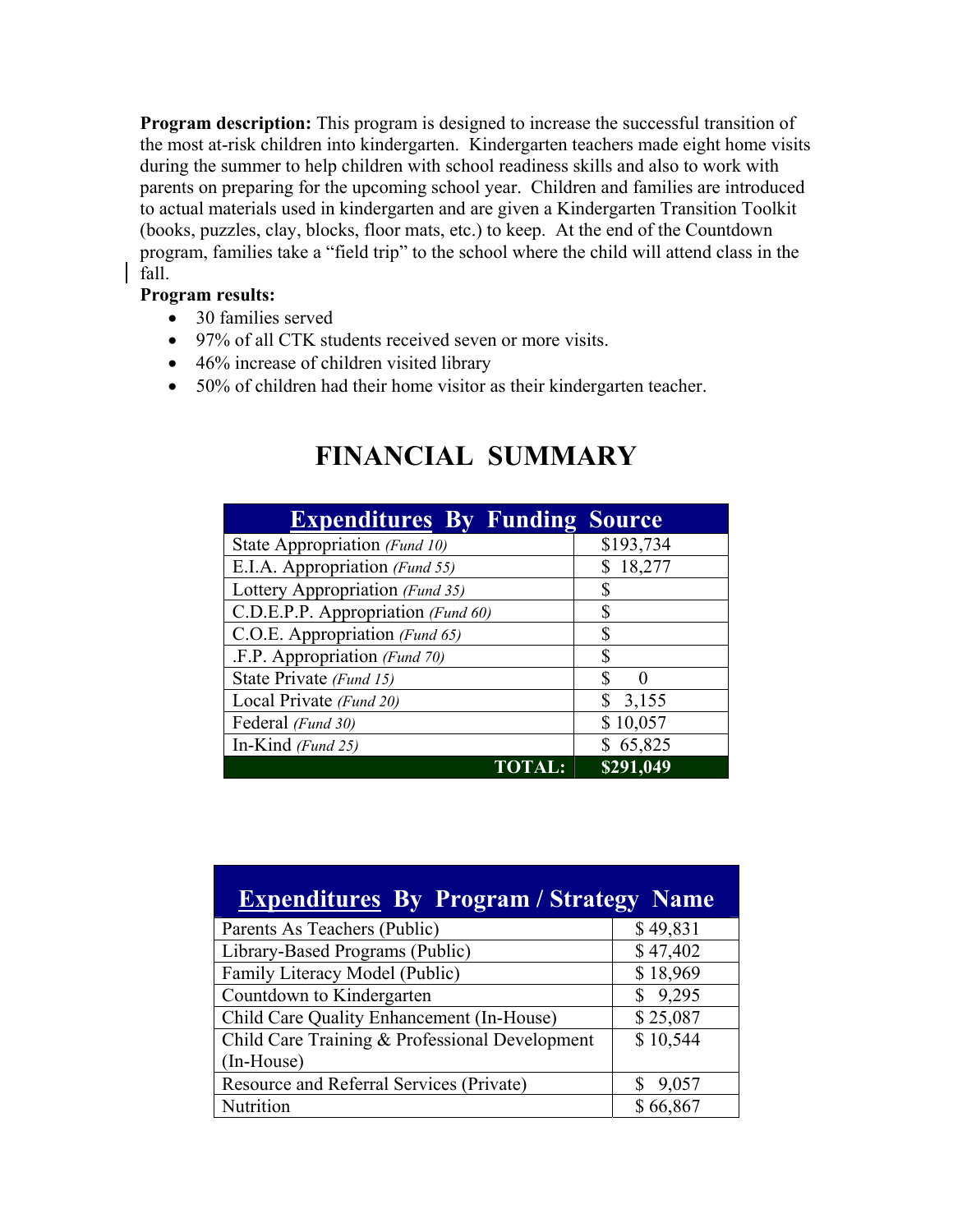| <b>Indirect Programmatic Functions</b> | \$34,351                |
|----------------------------------------|-------------------------|
| <b>Administrative Functions</b>        | \$19,645                |
|                                        | <b>TOTAL:</b> \$291,049 |

#### **NOTABLE DONORS**

| <b>DONOR'S NAME</b>              | <b>AMOUNT</b> |
|----------------------------------|---------------|
| Interfaith Resource and Referral | \$7,500       |
| Newberry Adult Learning Center   | 660           |
| Newberry County Cultural Arts    | 515           |
| School District of Newberry      | \$5,490       |
| St. Luke's Episcopal Church      | <b>100</b>    |
| St. Mark's Catholic Church       | \$8,931       |
| Greenville Technical College     | \$2,000       |
| Interest Income                  | \$2,192       |
| <b>TOTAL:</b>                    | \$27,388      |

*Local Match Percentage for FY 2008: 41.25%* 

## **COUNTY PARTNERSHIP BOARD OF TRUSTEES**

Mr. David Jenkins, chair, supervisor of early education

- Ms. Elizabeth Bozard, vice-chair, Newberry County Health Department
- Ms. Charlene Caldwell, child care provider
- Ms. Gwen Clark, legislative appointee
- Ms. Rita Crump-Saddler, parent educator
- Ms. Rebecca Curry, parent of a child served by First Steps
- Ms. Dianne Dillingham, healthcare provider
- Rev. Eric Fink, faith community
- Rev. Anderson C. Gray, faith community
- Mr. David Green, family education, training and support provider
- Ms. Jessie Hill, child care provider
- Ms. Jackie Holmes, early childhood educator
- Ms. Jodi Hudnall, legislative appointee
- Ms. Lynette Lever, healthcare provider
- Ms. Mary Singley, Head Start appointee
- Ms. Cynthia Smith, early childhood educator
- Ms. Tucky Taylor, county library appointee
- Ms. Betty Thompson, pre-k/primary educator
- Patricia Turner, legislative appointee

Marlyne Walker, legislative appointee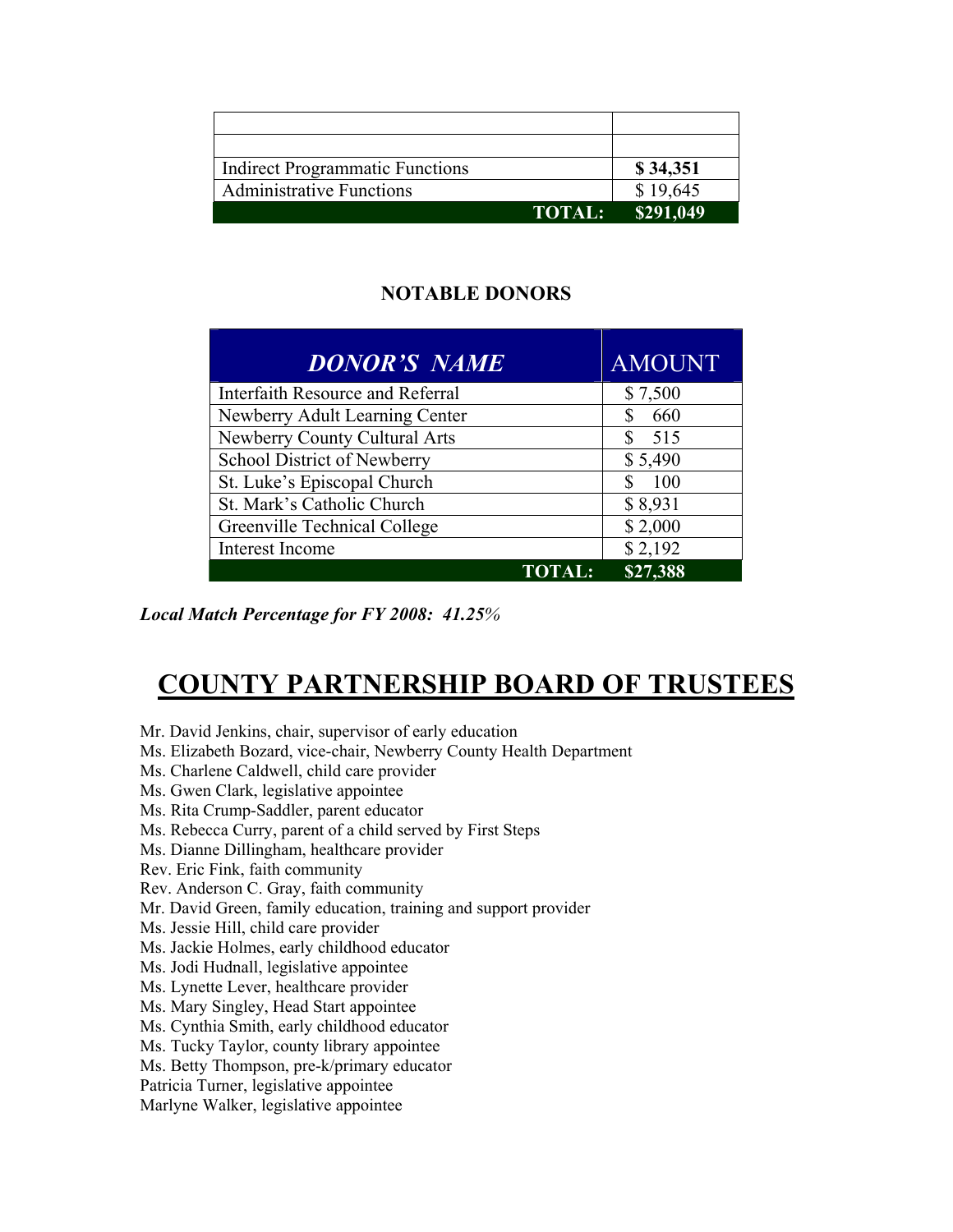Sarah Williams, Newberry County Department of Social Services Frances Wright, early childhood educator

## **COUNTY DATA SNAPSHOT**

In FY08, First Steps County Partnerships statewide made it a priority to become increasingly data-driven. County Partnerships successfully began using powerful new components of the First Steps data system, and County Partnerships also utilized data in new ways to drive their FY09 program plans. In addition to enhanced program data tracking, County Partnerships are also focusing on the best available data about children and families to best understand their communities' needs. At the end of FY08 and the beginning of FY09, County Partnerships began an extensive analysis of this data, including data about the risk factors known to impact children's potential school success, such as low birth weight, teen mothers, and families living in poverty. A county-level risk data report is included in the subsequent pages of this report.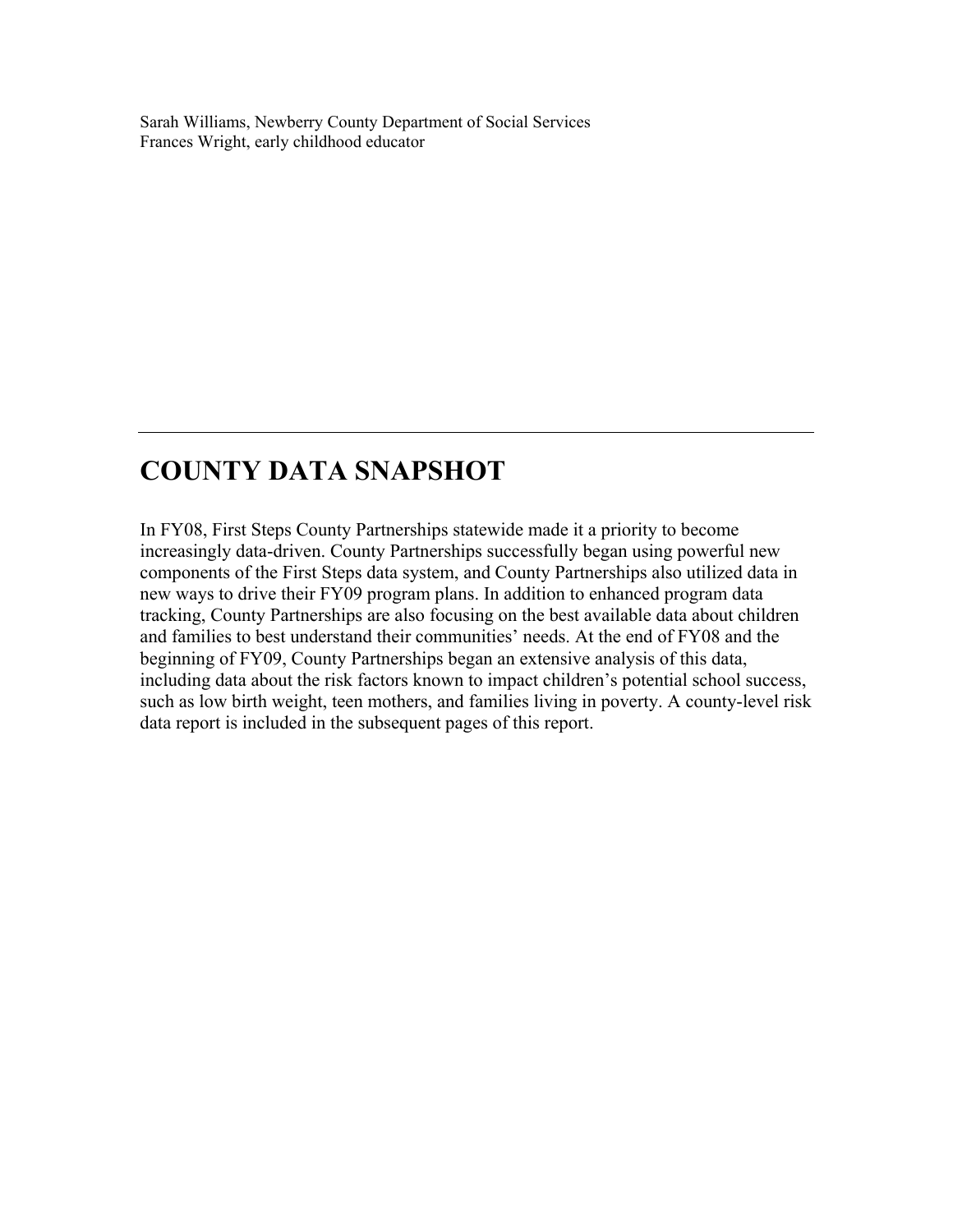### **SUCCESS STORIES**

### **Family Strengthening**

"The parenting program really helped me because they believed and I believed that I could make it and they had a lot of confidence in me. I have learned a lot of things from this program and it could help other girls that are in my situation. You can get a lot of information from the directors of this program and the speakers that come to talk to you about other subjects. I want to go to Piedmont Technical College for 2 years and then transfer to another college. I want to major in education when I first go and then go back and major in business/accounting. Going to school is something that I want to accomplish and with the help of the parenting program I can do that with no problems because they motivate you to do well in school and to become good parents for your child."

--Shakayla Wise

"What this program has done for me? When I was 14 in the  $9<sup>th</sup>$  grade, I had gotten pregnant. I thought then my mother was going to struggle by taking care of my child, my brother, and I. Since she was a single parent and all, but I was wrong. Once the school found out, they signed me to a parenting program for teen parents. This program helped me with my child. They also helped me find child care; they helped me develop better parenting skills since I was so young of age. Over the years my child has learned a lot by participating in this program and I really appreciate them for their time. So once you become a teen parent, there's no need to think your life is over because there's always help somewhere and if you can make it, you can."

--Ashley Johnson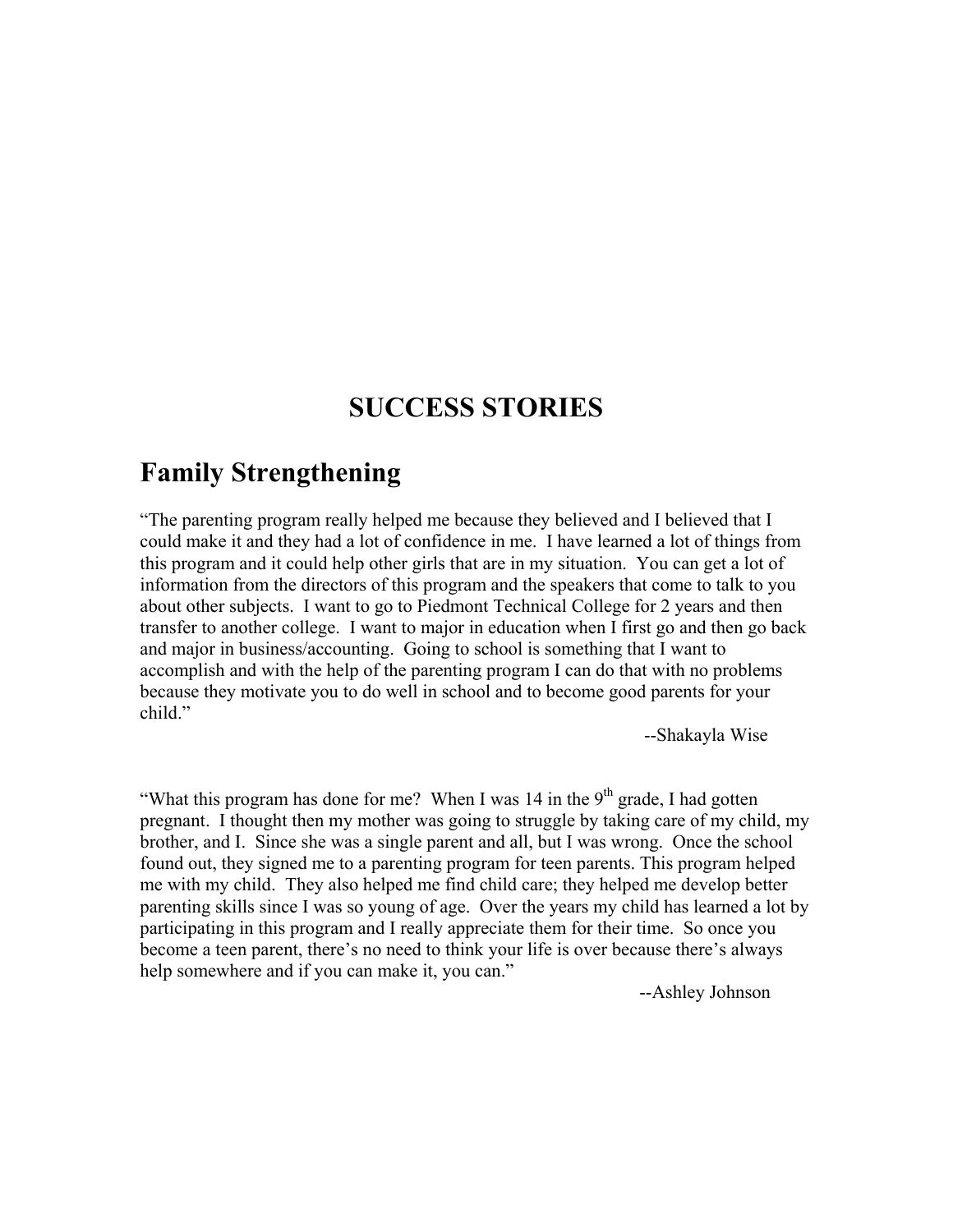# **Newberry County Total Children Under Six: 2,957**

# **CHILD POVERTY (Children in Families Receiving TANF Benefits)**<br>Statewide Average (2007): 8.4% Newberry County (2007): 11.9%

**Statewide Average (2007): 8.4%** 

**Fast Fact: Roughly 1 in 9 Newberry County children has an annual family income equivalent to \$10,325 (or less) for a family of four. A recent statewide analysis suggests that 45% of these children will be retained or score at the "below basic" level (PACT) by third grade.** 

**Children in deep poverty often face a wide variety of school readiness obstacles, ranging from inadequate prenatal care and nutrition to low maternal education.** 

**351 of Newberry County's 2,957 children under age 6 received federal Temporary Assistance for Needy Families (TANF) benefits during 2007, indicating a family income at or below 50% of the federal poverty definition.**





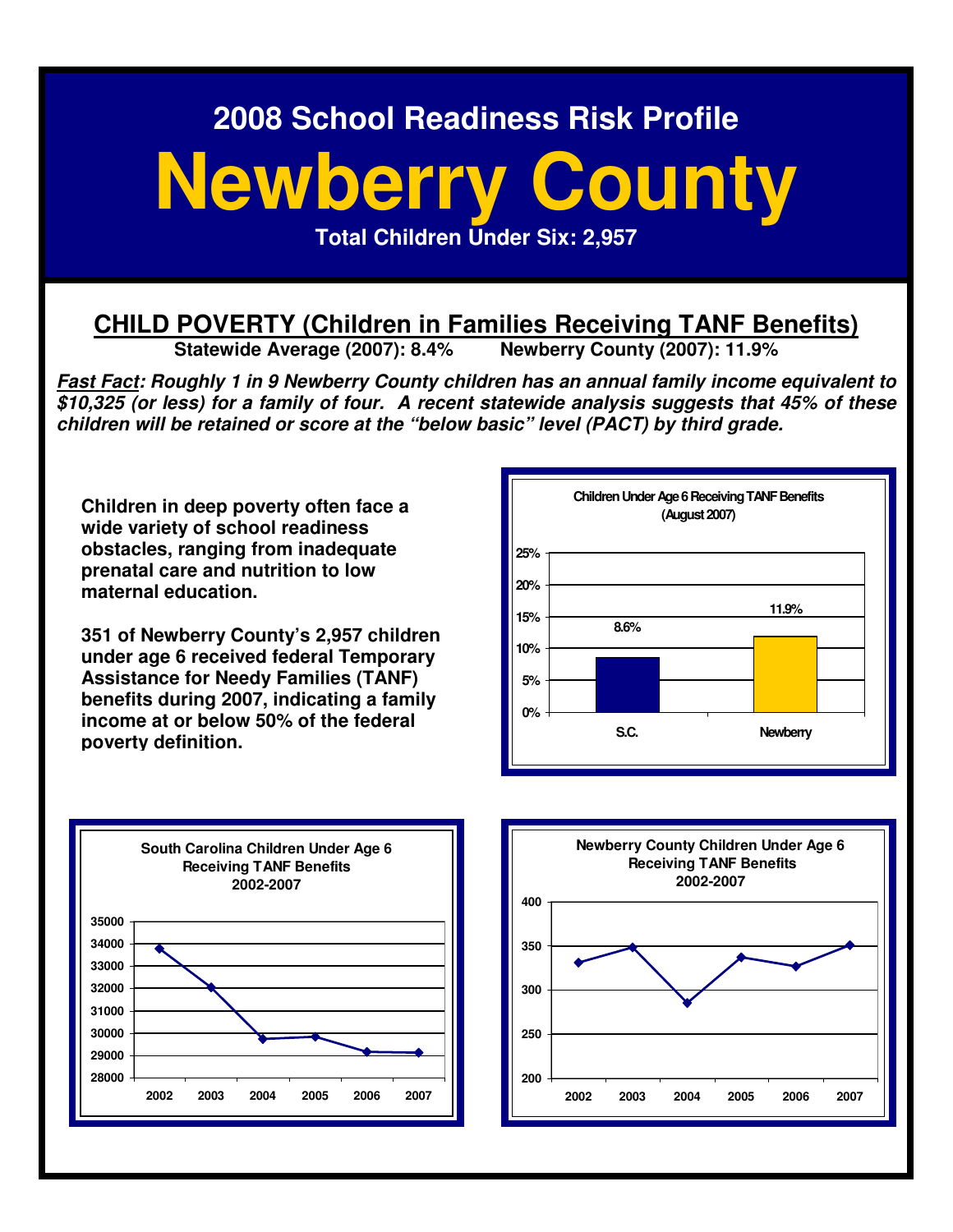# **Newberry County**

**Total Children Under Six: 2,957** 

# **CHILDREN AT LOW BIRTH WEIGHT (Less Than 5.5 lbs.)**<br>Statewide Average (2005): 10.2% Newberry County (2005): 11.0%

**Statewide Average (2005): 10.2%** 

**Fast Fact: 1 in 10 Newberry County children is born at a weight less than 5.5 lbs. A recent statewide analysis suggests that at least one-third of these children (36%-52% depending on weight category) will be retained or score at the "below basic" level (PACT) by third grade.** 

**Babies born at low weights are often prone to developmental delays associated with early academic failure.** 

**Many have received inadequate prenatal care and suffer from significant health complications.** 

**57 of the 516 children born in Newberry County during 2005 weighed less than 5.5 lbs.** 





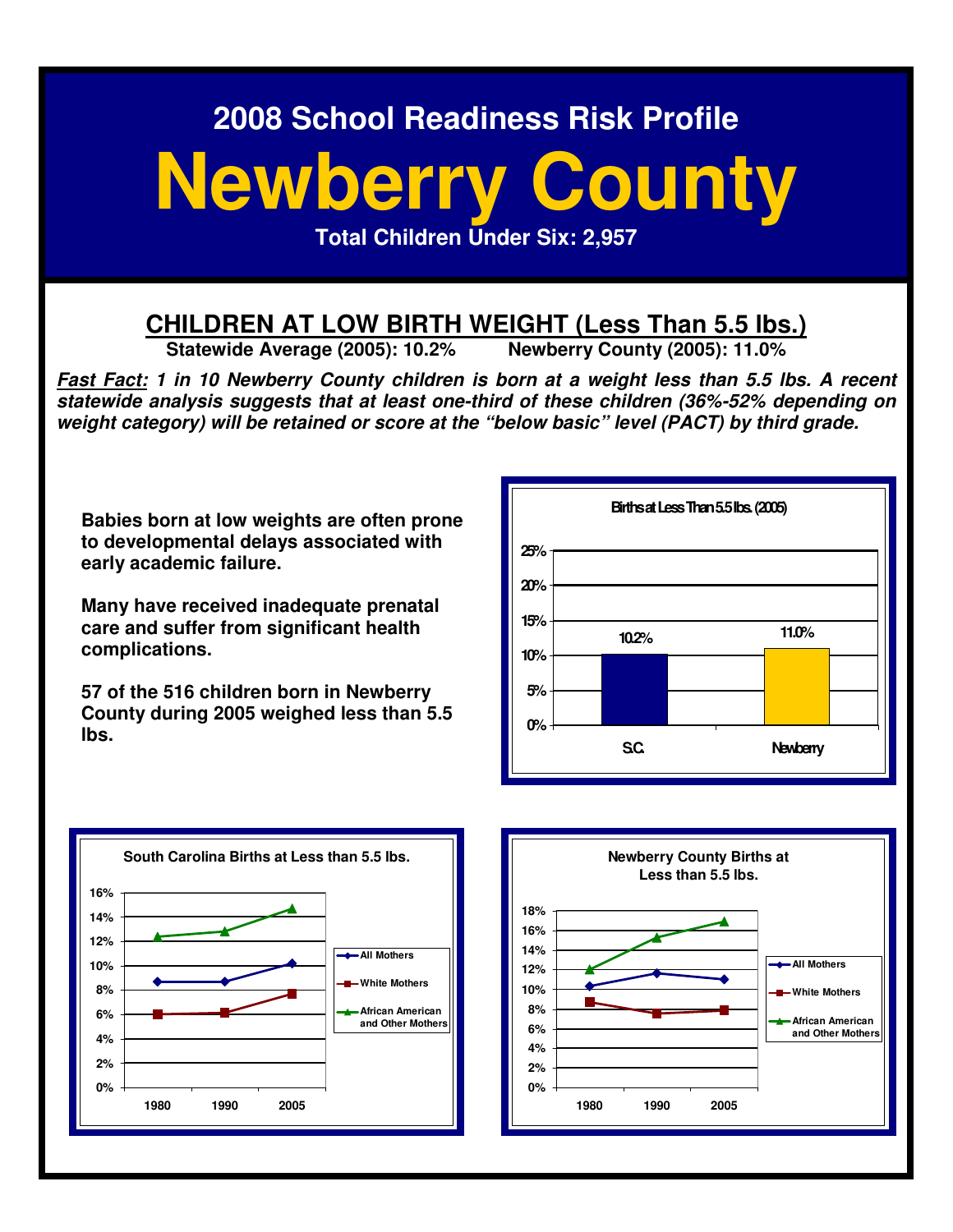# **Newberry County**

**Total Children Under Six: 2,957** 

# **BIRTHS TO TEENAGE MOTHERS**<br>Verage (2005): 13.2% Newberry County (2005): 13.8%

**Statewide Average (2005): 13.2%** 

**Fast Fact: Nearly 1 in 7 Newberry County births is to a mother under 20 years of age. A recent statewide analysis suggests that 43% of these children will be retained or score at the "below basic" level (PACT) by third grade.** 

**Teenage parents often lack the maturity and knowledge required to optimally fulfill important parental responsibilities, are less likely to advance their own educational attainment and often fail to advance beyond low-income status.** 

**71 of the 516 children born in Newberry County during 2005 had teenage mothers.**